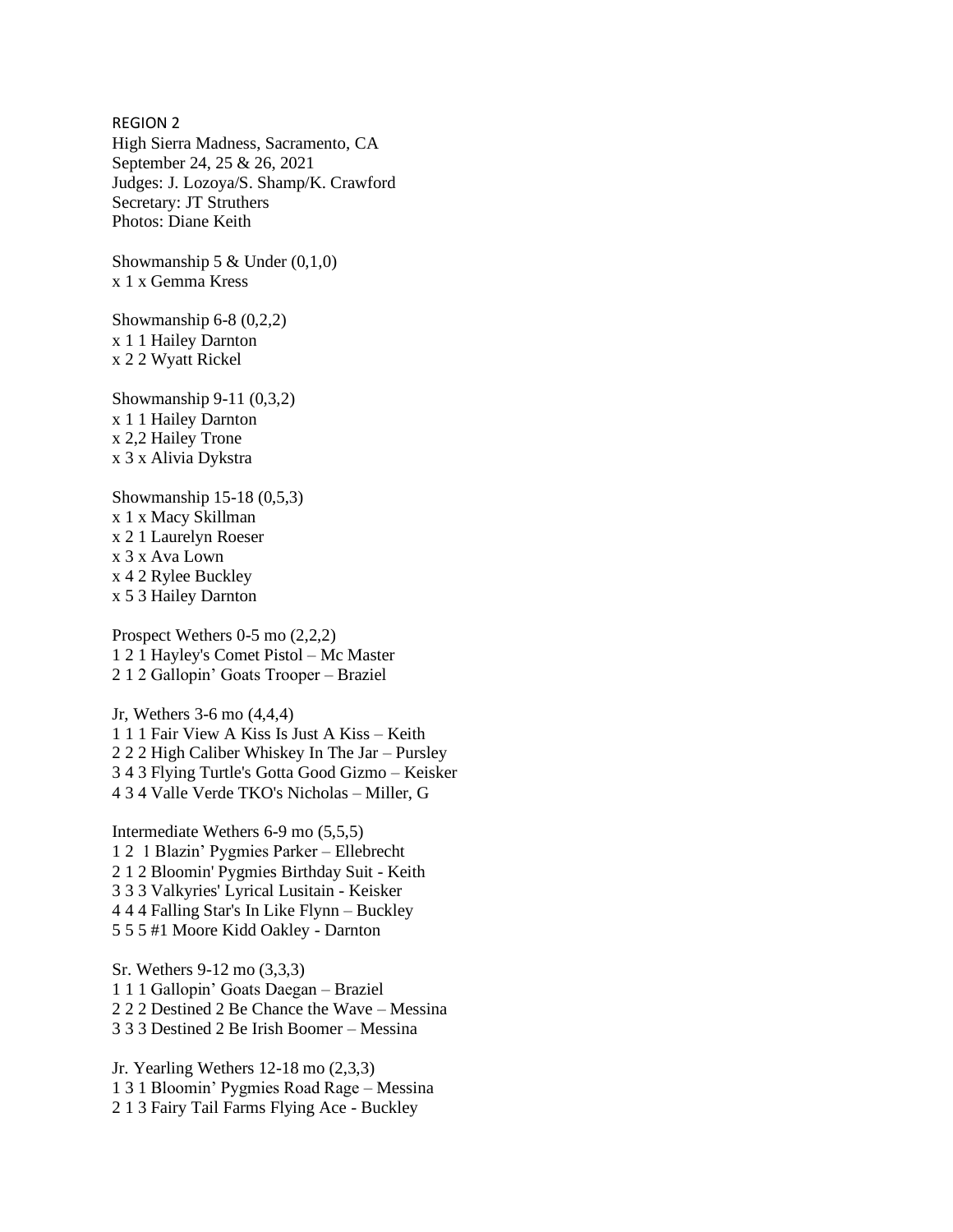x 2 2 Pygmy Goats By T.J. Oskar – Josephson

Sr. Yearling Wethers 18-24 mo (4,4,3) 1 2 1 Destined 2 Be Moose – Messina 2 1 3 High Caliber Got Your Six - Pursley 3 3 2 Royal Pygmies Lil Irish Prince – Lown 4 4 x Double J Ranch Cupid - Dykstra

Wethers 2-3 year old (3,4,3) 1 2 2 Blazin' Pygmies Clyde – Struthers (BW\*, RBW\*\*) 2 3 1 Dragonfly Ranch Immunity - Krieg/Spaulding (RBW\*\*\*) 3 1 3 For Our Kids Castiel – Struthers (BW\*\*) x 4 x K's Heavenly Hill Merlins Rhyd – Kress, G.

Wethers 3-4 year old (5,5,5) 1 1 3 Flying Turtle's Iyre Ielam – Krieg, D. (RBW\*) 2 3 1 Fair View Mr. Right Now – Messina 3 4 2 Haley's Comet Raider - Keisker 4 2 4 Royal Pygmies Valiant Lil Rascal – Lown 5 5 5 Gallopin' Goats Pumpkin Pie Spice - Roeser

Wethers 4 years & older (5,5,5) 1 1 1 Fair View Bruce Wayne – Pursley (BW\*\*\*) 2 2 2 Fair View BTR Promise Me Ribbons - Buckley 3 5 4 Little Eden's King Arthur – Lown 4 3 3 Cherry Bomb's Helios – Trone 5 4 5 K's Heavenly Hill Crazy Joe - Trone

Junior Doe Kid 4-6 mo (8,11,11) 1 2 2 Valle Verde D.A.'s Hayleigh – Miller, G 2 1 1 Shasta View Da Bomb – Keith 3 x x Fairy Tail Farms Queen Elizabeth – Buckley 4 x x Fairy Tail Farms Queens's Gambit – Buckley 5 - - Penny Ln Pygmies Estella – Trone - 3 5 Blazin' Pygmies Brulee – Ellebrecht - 4 - K's Heavenly Hill Goaty McGoaterson – Kress x 5 4 Valle Verde Aero's Phoebe – Miller, G

Intermediate Doe Kid 6-8 mo (6,10,7) 1 x x Valle Verde Apollo's Elsa – Miller, G 2 x 4 Fox Haven's Kickstart My Heart – Miller, K 3 5 3 Valle Verde D.A.'s Keera – Miller 4 4 1 Fox Haven's Bad Reputation – Miller, K 5 1 2 Fair View Love Note – Pursley (RJCH\*\*) - 2 - Pygmy Goats By TJ Odezza – Josephson - 3 - K's Heavenly Hill That's What She Said – Kress x x 5 #1 Moore Kidd Willow - Darnton

Intermediate Doe Kid B 8-10 mo (3,3,2) 1 1 2 Destined 2 Be Royal Harmony – Messina 2 3 1 Gallopin' Goats Carribean Breeze – Braziel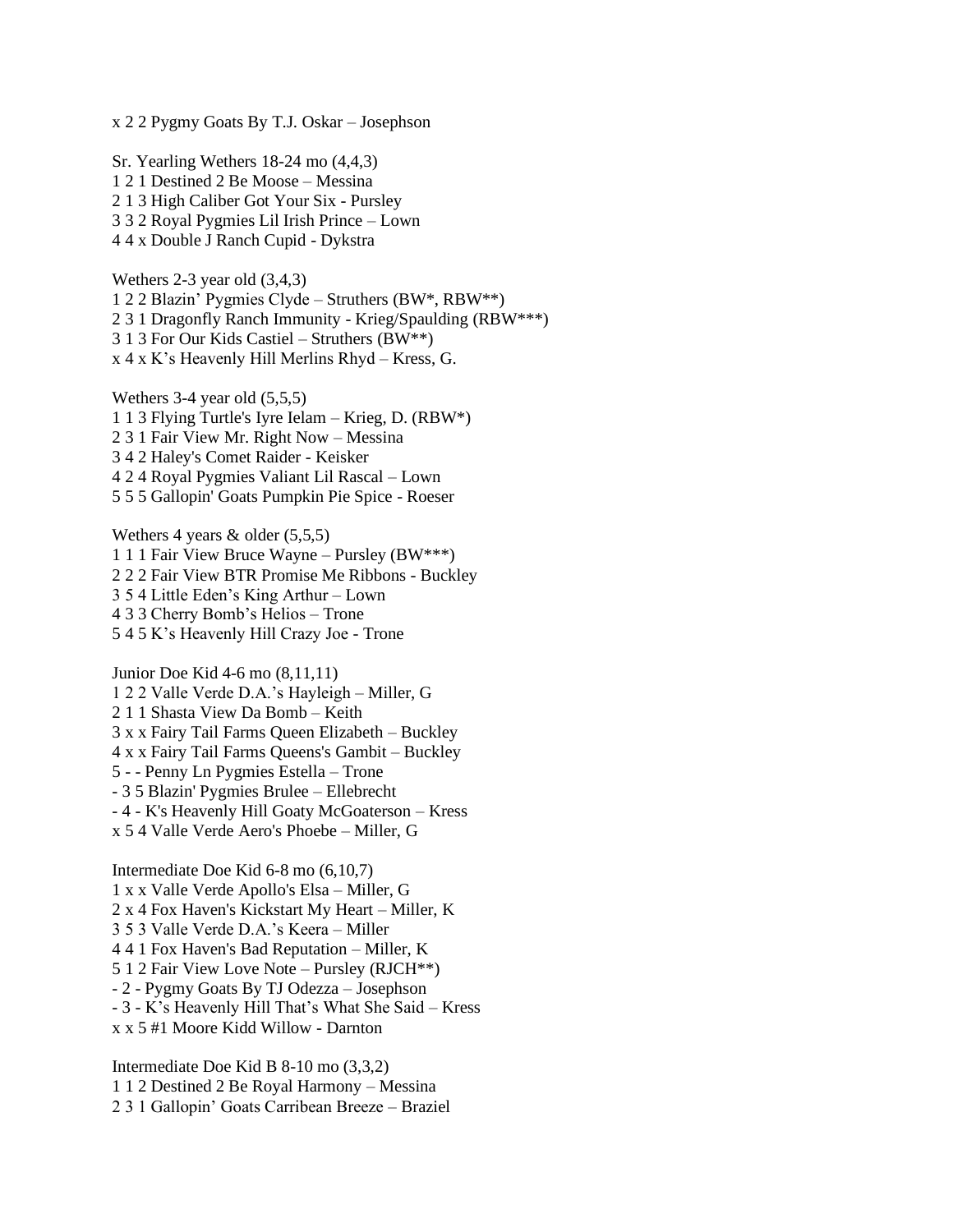- 3 - Cooler Farms Decadant Diva Cooler
- 2 K's Heavenly Hill Woosah Kress

Senior Doe Kid 10-12 mo (6,4,4) 1 1 1 Nibbly Goats Double Sovereign – Wilcox (RJCH\*) 2 2 3 Nibbly Goats Rose Noble – Wilcox 3 4 2 Lil Rocket's Drops of Jupiter – Miller, K 4 - - J and A Farms Graceful Abby – Felato 5 - - Cooler Garms Cherry Blossom – Cooler - 3 4 Flying Diamond A Miss Maple – Robershotte Jr. Dry Yearling 12-16 mo (2,5,3) 1 2 2 Flying Turtle's Midnight Melya – Krieg

- 2 4 3 Shasta View Mystery Keith
- 1 1 Pygmy Goats By TJ Oh Girl Josephson
- 3 K's Heavenly Hill Falonglongway2run Kress
- 5 Riverside Farm Moonshine Schiffman

Intermediate Yearling 16-20 mo (4,7,4) 1 - - Flying Turtle's American Java – Krieg (JCH/GCH\*) 2 1 1 Valle Verde Norse' Damsel – Miller, G (JCH/RGCH\*\*\*) 3 x 2 Nibbly Goats Sweet Juliet – Wilcox 4 4 4 Paramount Pygmies Barley – Wilcox - 2 - K's Heavenly Hill Trudy Magnificent – Kress - 3 - K's Heavenly Hill McDreaming – Kress

- x 3 Haley's Comet Pansy - Rickel

Sr. Yearling 20-24 mo (6,7,5) 1 x 3 Gallopin' Goats Irish Jig – Braziel 2 1 - Blazin' Pygmies Katrina – Miller, G 3 5 2 Gallopin' Goats Wave of Jasmine – Braziel 4 4 4 Gallopin' Goats Rhyd The Moonlight – Lown 5 x 5 Haley's Comet Elsie – McMaster - 2 1 K's Heavenly Hill Lucee – Josephson - 3 - K's Heavenly Hill Night Cap – Kress

Milking Does (1,1,2) 1 1 2 Flying Turtle's Graceful Guilty – Krieg - - 1 Broken Arrow Pygmies Camille - Josephson

Freshened Yearling (1,4,2) 1 1 2 Flying Turtle's American Jivin' - Krieg - 2 1 Pygmy Goats By T.J. Zaytina – Josephson - 3 - K's Heavenly Hill Crystal Palace – Kress - 4 - K's Heavenly Hill Testify - Kress

Does 2-2 ½ years (4,7,4) 1 3 – Dragonfly Ranch Honor – Krieg/Spaulding 2 1 2 Valle Verde Norse' Calista – G. Miller (RSCH\*\*) 3 x 3 Nibbly Goats Gertrude – Wilcox 4 x - Blackberry Blossom Red Wing – Trone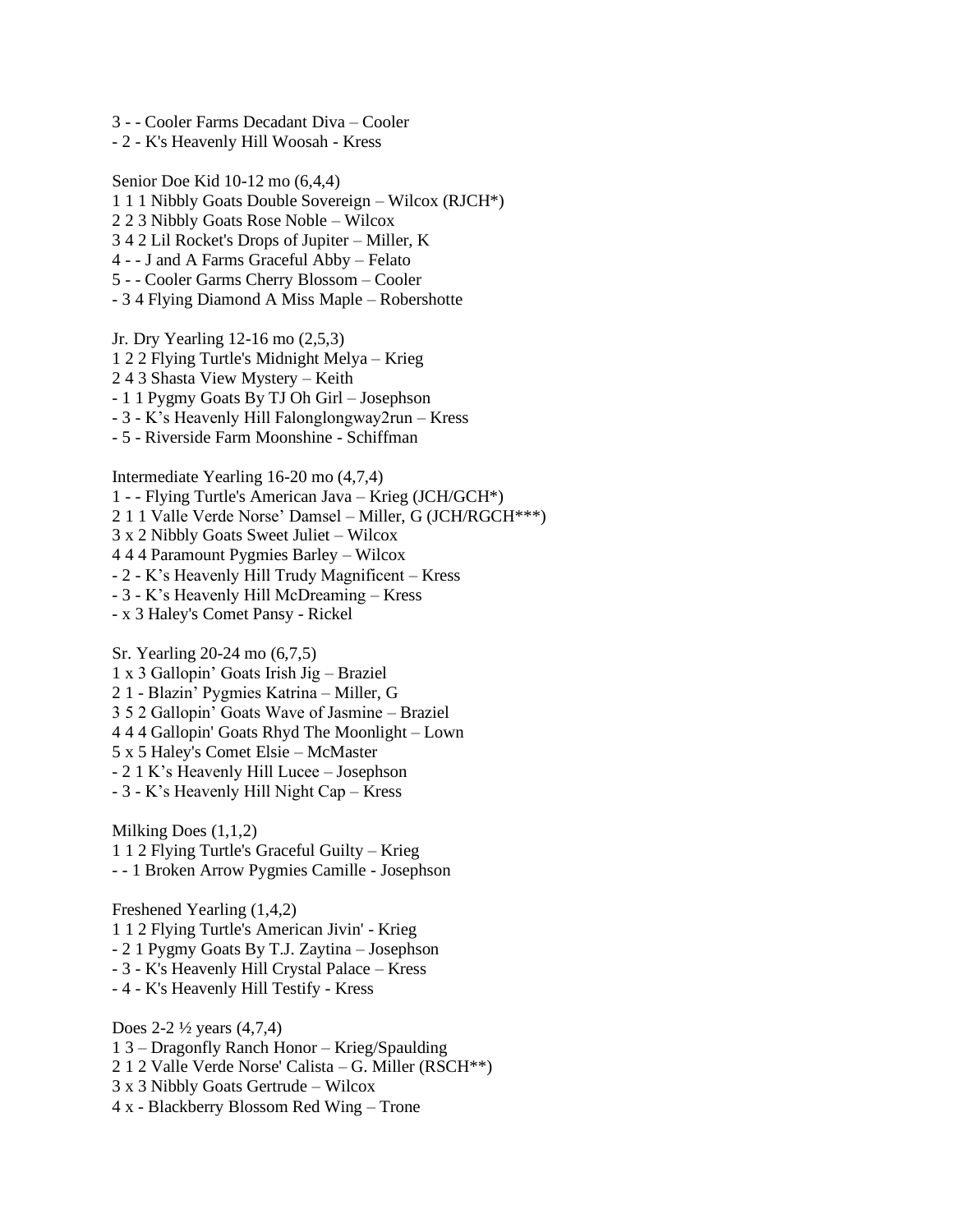- 2 1 Pygmy Goats By T.J. Ozanne Josephson (RSCH\*\*\*)
- 4 Ahusm Pygmies Princess Of Belaire Schiffman
- 5 K's Heavenly Hill Judge Judy Kress

Does  $2\frac{1}{2}$ -3 years (6,7,7) 1 1 1 Dragonfly Ranch Innuendo – Krieg/Spaulding (SCH/GCH\*\*\*) 2 4 5 Gallopin' Goats Royal Dahlia – Braziel 3 2 4 Valle Verde C.B.'s Nahla – Miller, G 4 5 3 Fair View Xs and Ohs – Keith 5 x x Blackberry Blossom Stormy Waters – Trone x 3 2 Pygmy Goats By T.J. Zabella – Josephson Does 3 years (6,8,7) 1 4 x Flying Turtle's Heroic Hospitality – Krieg (SCHRGCH\*) 2 3 3 Falling Star's Ain't No Plain Jane – Messina 3 x 5 Valle Verde Holden's Eden – Miller, G

- 4 1 1 Long Branch Cheyenne Autumn Keisker (SCH/RGCH\*\*)
- 5 5 4 Gallopin' Goats Royal Karma Messina
- 2 2 Riverside Farm Princess Leia Josephson

Does  $4 \& 5$  years  $(5,5)$ 1 4 3 Falling Star's Sunshine Sally – Pursley 2 1 1 Valkyries' Lady Tarua – Krieg (RSCH\*) 3 2 4 Falling Star's Maggie Mae – Braziel 4 - - Riverside Farm Calypso – Miller, G 5 5 5 Nibbly Goats Phebe – Wilcox - 3 2 Pygmy Goats By TJ Omazing - Josephson

Does 6 years & Over (3,3,3) 1 1 1 Nibbly Goats Emilia - Wilcox 2 2 2 Long Branch Rose Of Cimarron - Keisker 3 3 3Little Eden's Toffee's Margarita – Lown

Junior Buck Kid 3-6 mo (1,2,2) 1 2 2 Destined 2 Be Irish Sabotage – Messina (JCH\*, RJCH\*\*\*) - 1 1 Broken Arrow Pygmies Tonto – Josephson (RJCH\*\*, JCH/RGCH\*\*\*)

Intermediate Buck Kid 6-9 mo (1,2,2) 1 1 1 Valle Verde D.A. Nicodemus – Miller, G (RJCH\*) - 2 2 K's Heavenly Hill Goaty McGoat Face - Kress

Senior Buck Kids 9-12 mo (1,1,1) 1 - - J and A Farms Quarter Ratchet – Felato - 1 1 Twilight Ranch Bad Moon Rising – Schiffman (JCH\*\*)

Jr. Yearling Buck 12-16 mo (1,1,1) 1 1 1 For Our Kids Krieg – Struthers (RSCH/RGCH\*\*)

Int. Yearling Buck 16-20 mo (4,4,4) 1 1 3 Flying Turtle's Thunderstruck – Miller, K 2 3 2 Valkyries' Nespresso Fino – Krieg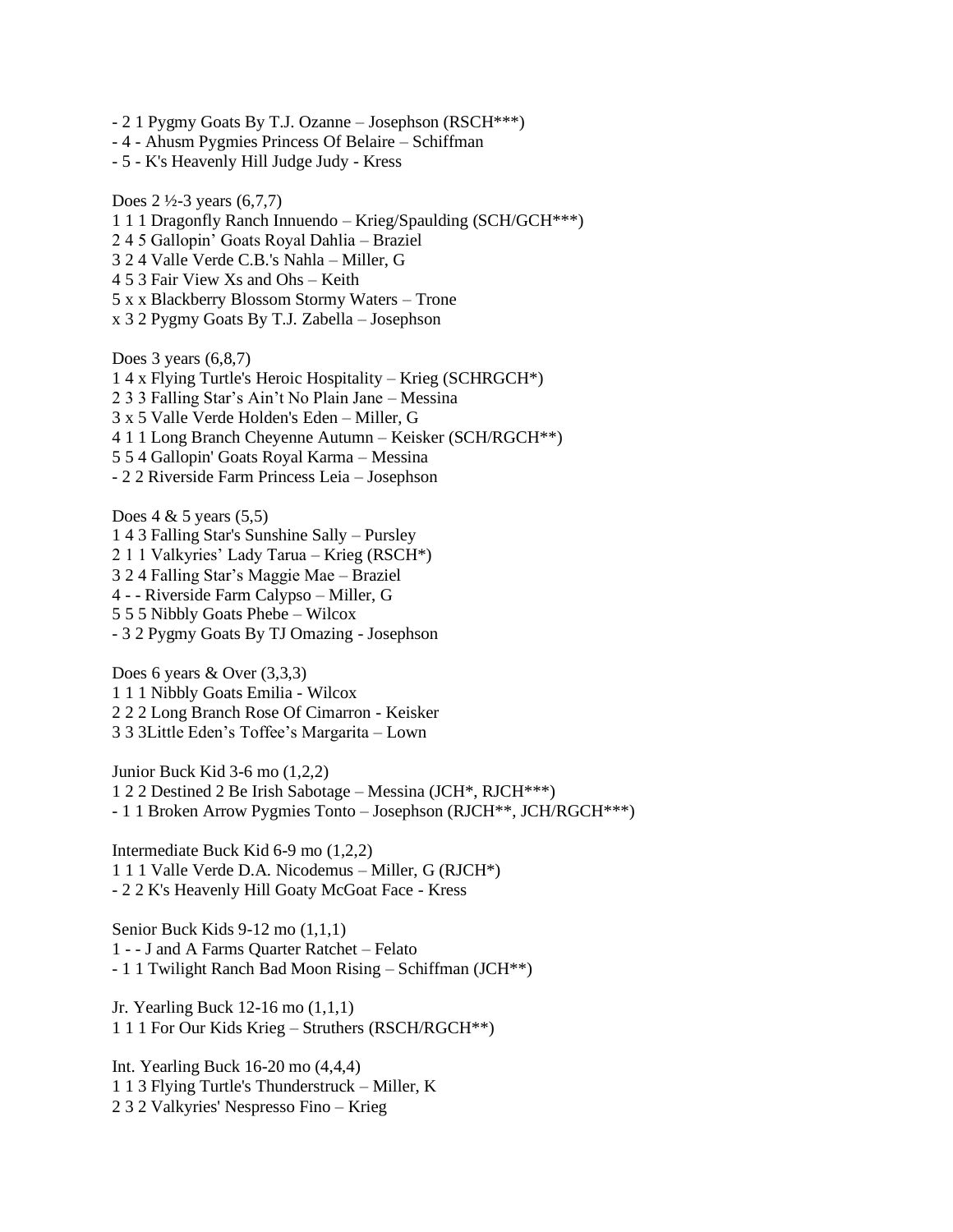3 4 1 Haleys Comet California Diplomat – Pursley 4 2 4 Flying Turtle's Bohemian Rhapsody – Miller, K

Senior Yearling Bucks 20-24 mo (2,3,2) 1 1 - Flying Turtle's Gather GottaGetAway – Keith/Pursley (SCH/GCH\*, SCH/GCH\*\*) 2 2 1 Flying Turtle's Ambrosial All Sold Out – Krieg - 3 2 Gallopin' Goats Rum Runner – Braziel

Bucks 2 to  $2\frac{1}{2}$  years old  $(2,3,3)$ 1 3 3 Falling Star's Sgt Pepper – Messina 2 1 2 Nibbly Goats Hector – Wilcox - 2 1 Pygmy Goats By TJ Oh Malley – Josephson (RSCH\*\*\*)

Bucks  $2\frac{1}{2}$  to 3 years old  $(1,3,3)$ 1 - - Gallopin' Goats Rum Runner – Braziel (RSCH/RGCH\*) - 1 1 Pygmy Goats By T.J. Kruz – Josephson (SCH/GCH\*\*\*) - 2 2 K's Heavenly Hill Let Freedom Ring – Kress - 3 3 Pygmy Goats By T.J. Zavier – Josephson

Bucks 3 years old (2,4,4) 1 3 4 Broken Arrow Pygmies Kennedy - Wilcox 2 4 2 Haleys Comet Rhyd the Wave – Braziel - 1 1 Riverside Farm Redemption - Schiffman - 2 3 Pygmy Goats By T.J. Kashton – Struthers

BEST WETHER (1) RES BEST WETHER (2) Blazin' Pygmies Clyde S: Pygmy Goats By T.J. Belushi D: Valle Verde Stealth's Cadence **Struthers** 

RES BEST WETHER (1) Flying Turtle's Iyre Ielam S: PGCH Valkyries' A Freedom Rhyd D: Dragonfly Ranch Irydescent Reef Krieg

JUNIOR CH/GRAND CH DOE (1) Flying Turtle's American Java S: Riverside Farm Caffe' Americano D: Flying Turtle's American Juris Krieg

RES JUNIOR CH DOE (1) Nibbly Goats Double Sovereign S: PGCH Nibbly Goats Will D: Lil Rockets Pretty Penny **Wilcox** 

SR CH/RES GRAND CH DOE (1)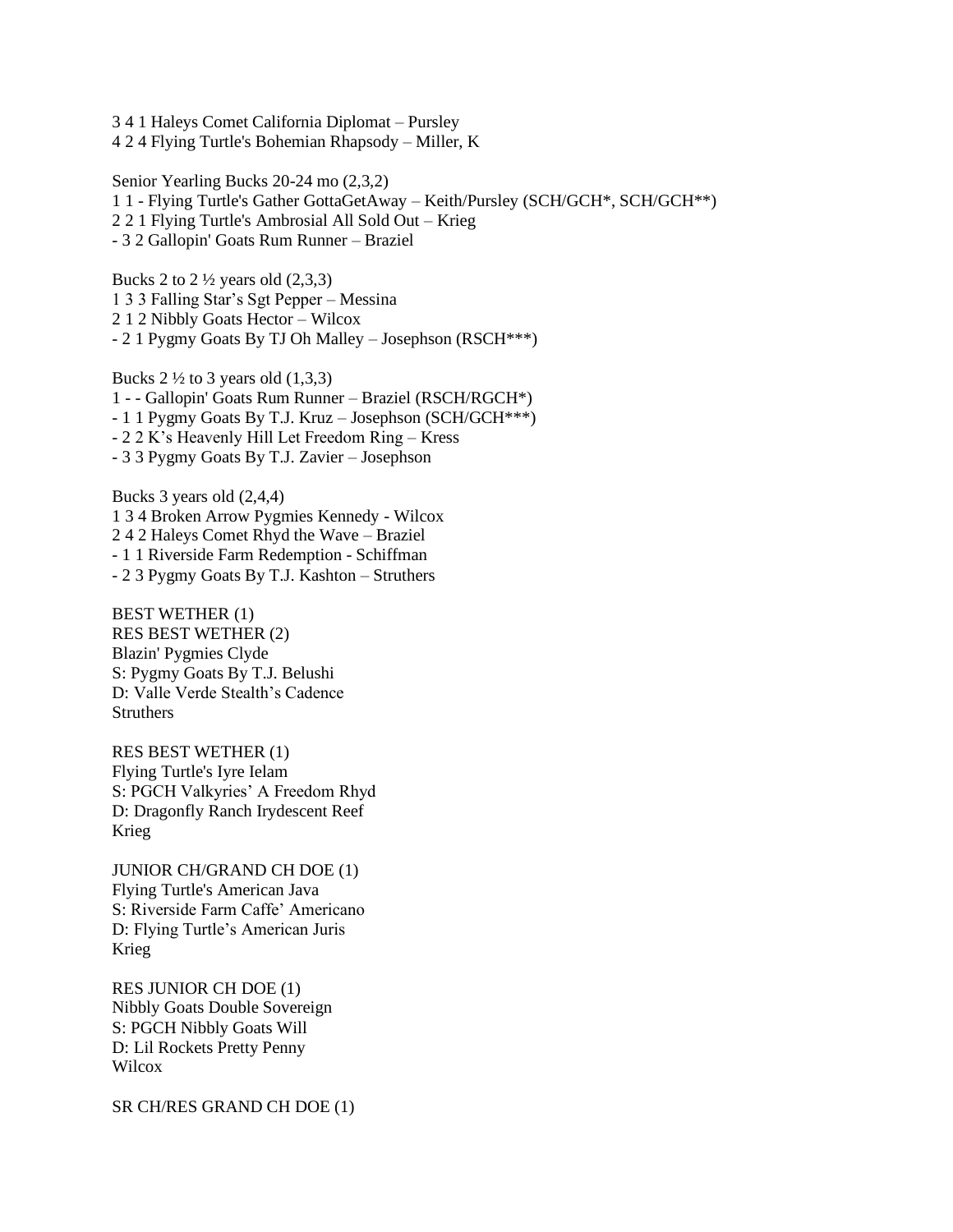Flying Turtle's Heroic Hospitality S: PGCH Valkyries' A Freedom Rhyd D: Flying Turtle's Heroichumahumafish Krieg

RES SR CH DOE (1) Valkyries' Lady Tarua S: PGCH Riverside Farm Hot Hula Kai D:Valkyries' Her Ladyship Toreana Krieg

JUNIOR CH BUCK (1) RES JUNIOR CH BUCK (3) Destined 2 Be Irish Sabotage S: PGCH Gallopin' Goats Irish Rogue D:Fair View There Will Be Talk Messina

RES JUNIOR CH BUCK (1) Valle Verde D.A.'s Nicodemus S: PGCH Desert Suns Direct Attire D: PGCH Valle Verde Holden's Nava Miller, G

SENIOR CH/GRAND CH BUCK (1,2) Flying Turtle's Gather GottaGetAway S: PGCH Valkyries' Terreth Rift D: Flying Turtle's Graceful Gatherings Keith/Pursley

RES SENIOR CH/RES GRAND CH BUCK (1) Gallopin' Goats Rum Runner S: Gallopin' Goats Jamaican Voodoo D: Gallopin' Goats Mystic Moon Braziel

BEST WETHER (2) For Our Kids Castiel S: Pygmy Goats By T.J. Kashton D: For Pete Sake Christy **Struthers** 

JUNIOR CH DOE (2) Blazin' Pygmies Katrina S: PGCH Pygmy Goats By T.J. Kamikaze D: Valle Verde Zeus' Kyrsten Miller, G

RES JUNIOR CH DOE (2) Fair View Love Note S: Flying Turtle's Gather Gottagetaway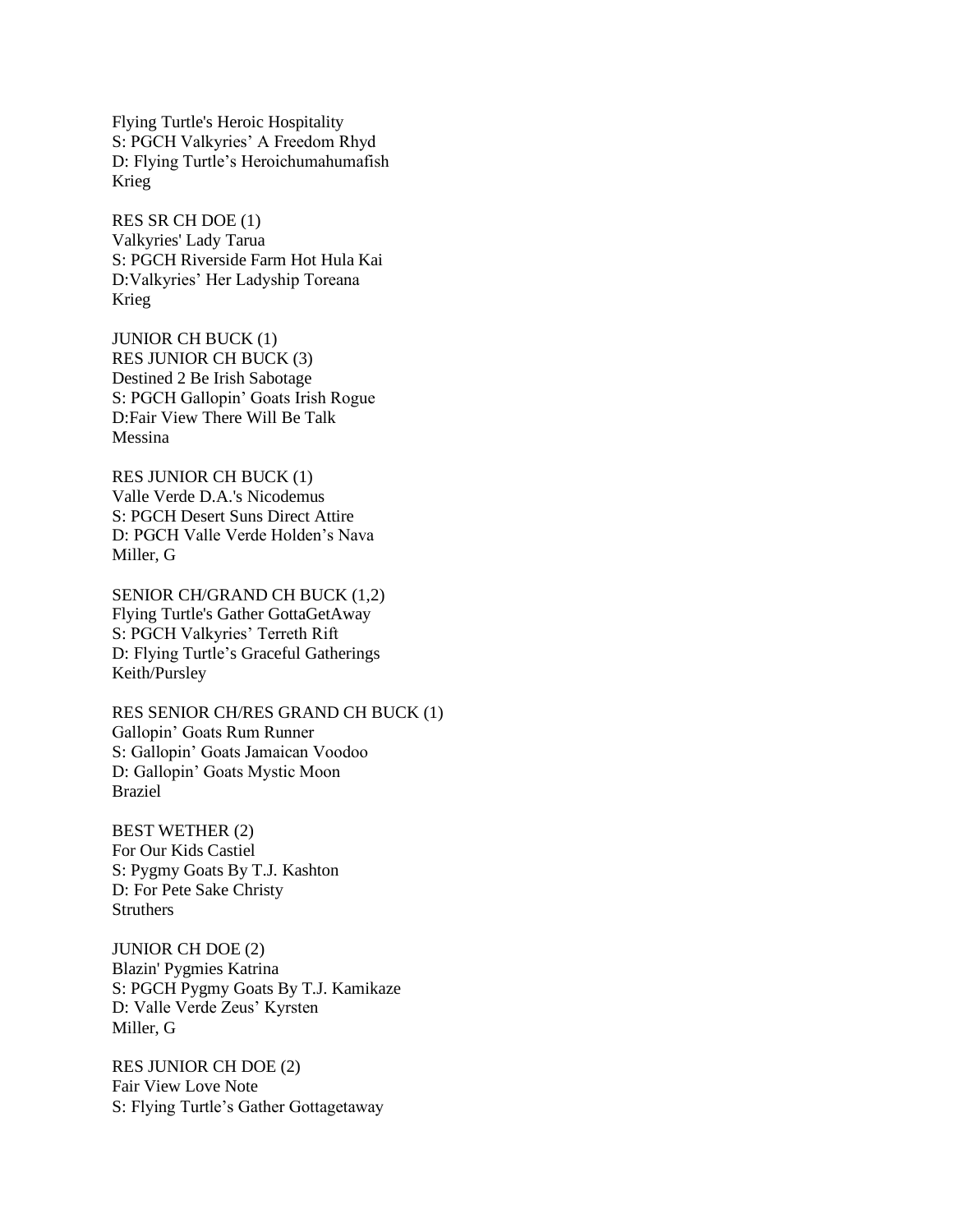D: Fair View Xs and Ohs Pursley

SENIOR CH/RES GRAND CH DOE (2) Long Branch Cheyenne Autumn S: Valkyries' Golden Gonk D: Long Branch Comanche Moon Keisker

RES SENIOR CH DOE (2) Valle Verde Norse' Calista S: Valle Verde Holden's Norseman D: Valle Verde Intrigue's Calee Miller, G

JUNIOR CH BUCK (2) Twilight Ranch Bad Moon Rising S: PGCH Lone Star South Starspangle Colonel D: PGCH Gypsyville Mishel Schiffman

RES JUNIOR CH BUCK (2) JUNIOR CH/RES GRAND CH BUCK (3) Broken Arrow Pygmies Tonto S: Pygmy Goats By T.J. TKO D: Broken Arrow Pygmies Shoshone Josephson

RES SENIOR CH/RES GRAND CH BUCK (2) For Our Kids Krieg S: Pygmy Goats By T.J. Kashton D: For Pete Sake Clara **Struthers** 

BEST WETHER (3) Fair View Bruce Wayne S: Pygmy Goats By T.J. Stockley D: Fair View Say It With Attitude Pursley

RES BEST WETHER (3) Dragonfly Ranch Immunity S: PGCH Ahsum Pygmies The Verdict Is In D: Flying Turtle's Iyre Ianuali Krieg/Spaulding

JUNIOR CH/RES GRAND CH DOE (3) Valle Verde Norse' Damsel S: Valle Verde Holden's Norseman D: Riverside Farm Calypso Miller